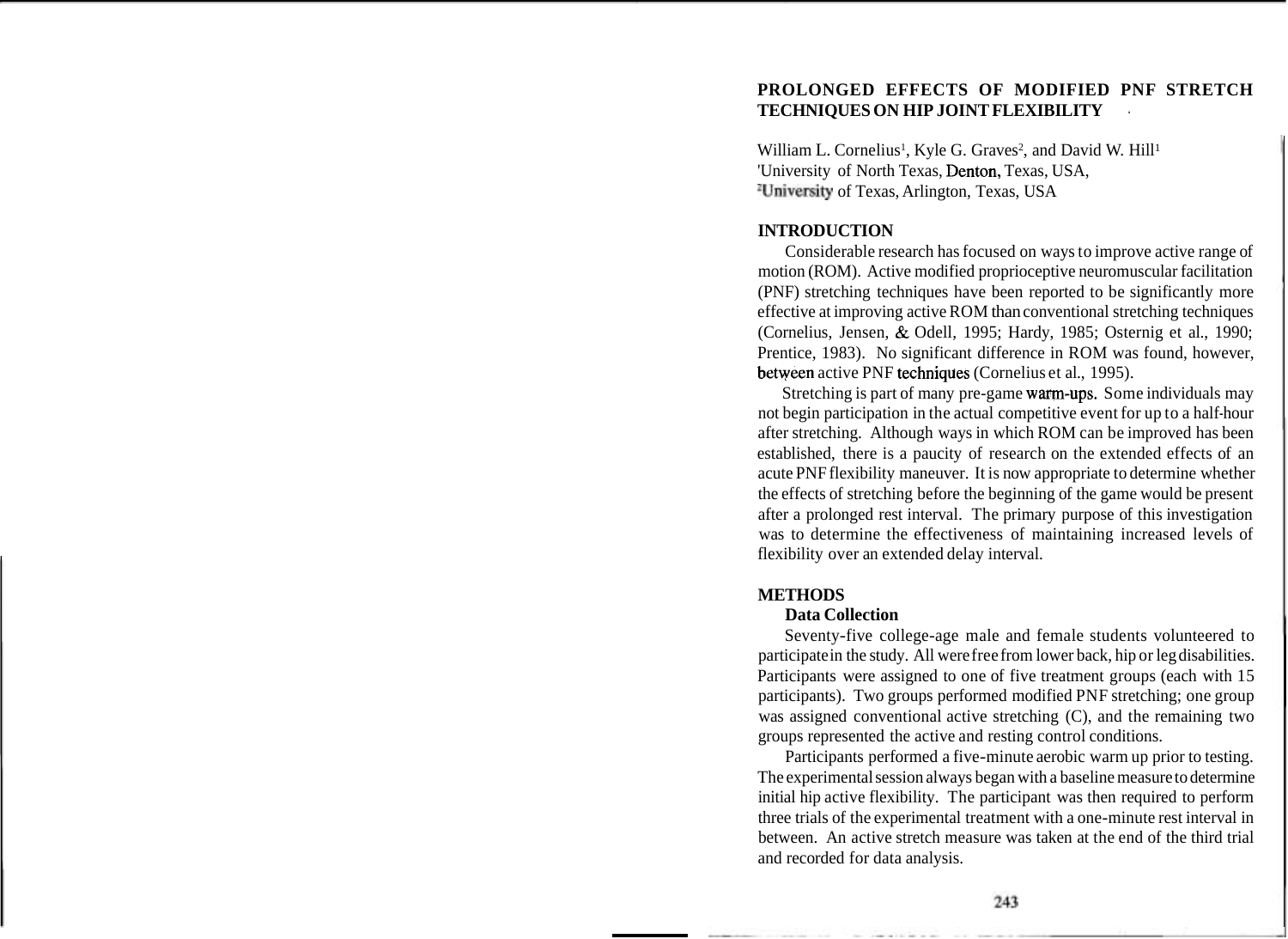Participants were placed on a testing table in a supine position. The left leg and pelvis were secured to the table by means of adjustable straps. A splint device was placed on the subject's right testing leg to ensure continual knee extension. The pelvis was secured to the table slightly below the iliac crest in order to maintain a neutral pelvic position. A Leighton flexometer was placed at the mid-thigh of the right leg in order to assess hip flexion ROM in degrees. The flexometer has been shown to provide reliable ( $r > .97$ ) measures of hip flexion (Leighton, 1942). Consequently, ROM at the right hip joint served as the criterion measure.

A post active stretch measurement was taken at one of three time intervals of 5, 15 and 30 minutes in order to determine the persistence of the effects of the treatments. One of the time intervals was used during each of the lab visits. The Active Control (AC) group performed a moderate intensity walk program throughout the particular time interval before the post active, stretch was measured. This walk was on an indoor walking track at a pace of one-minute per  $0.626$  km lap  $(0.10$  kmph). The Resting Control (RC) group did not perform any physical activity throughout their prescribed time interval before the post active stretch was assessed.

Three experimental stretching techniques were used. Two were modified **PNF** techniques (PC and PIC) and one was a conventional active flexibility technique (C). The C technique consisted of a six-second submaximal concentric contraction of the hip flexors in the agonist pattern. Consequently, the hip extensors (target muscles) were placed on a stretch during this unassisted active maneuver. The two PNF stretching techniques began with the experimenter lifting the subject's right leg to full hip flexion, without subject assistance. Hip flexion ROM was determined for all flexibility maneuvers through subject response, indicating stretch had reached a point where tension (not pain) was felt behind the knee at the popliteal fossa. This position in the agonist pattern indicated the end point in hip flexion. For the PC technique, this passive stretch of the target muscle group was followed by a submaximal concentric contraction of the hip flexor muscle group. The PIC technique began with a passive stretch followed by a six-second maximal voluntary isometric contraction of the target muscle group and subsequent six-second submaximal concentric contraction of the hip flexors. This final maneuver was the replication of the baseline protocol.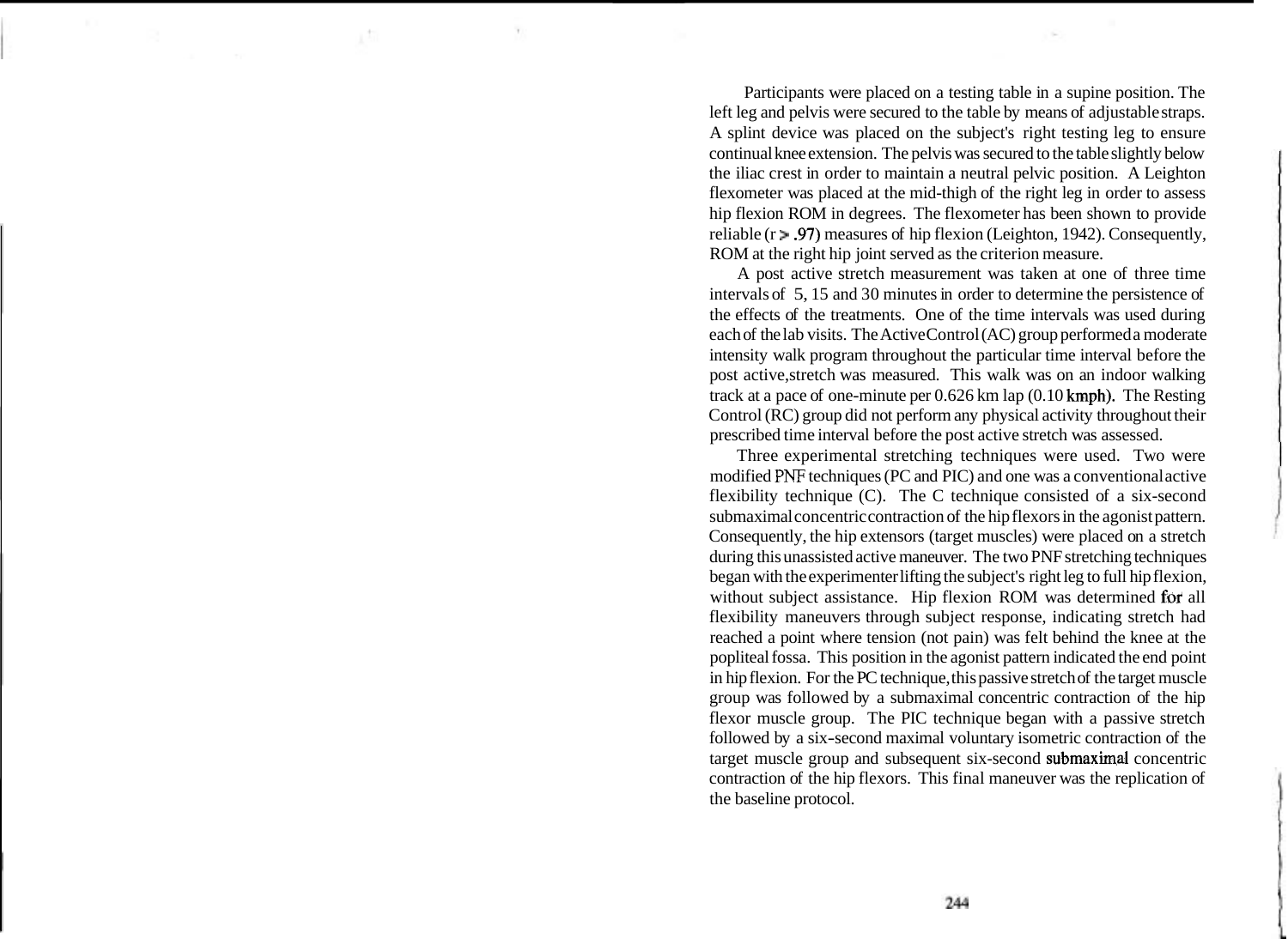## **Data Analysis**

To determine if there was a significant acute effect of the intervention, the baseline and immediate-post-treatment values were compared using a two-way ANOVA with repeated measures across time and with participants nested in group (intervention). Each participant had only one measure of ROM at 5, 15, and 30 minutes after the PNF treatment. To determine if there was a significant effect of the different types of stretching treatment on the persistence of improved ROM, different scores were calculated for ROM measured immediately after the treatment, and 5,15, and 30 minutes after treatment. The immediate-post-treatment score was calculated as the difference between the mean of the three available post-treatment and baseline scores for each individual. The scores for 5, 15, and 30 minutes after treatment used the baseline value obtained at the given session, not the mean of the three baseline values. The three post-treatment scores were. compared using a two-way ANOVA with repeated measures across time and with participants nested in group (treatment).

## **RESULTS**

Results of the repeated measures ANOVA revealed a significant  $(p \le 0.001)$  effect of treatment on ROM. Results of post hoc testing revealed that ROM increased immediately after the treatment in the three groups of subjects who performed stretching procedures. The increase in ROM was greater for the PIC group than for the PC and C groups: There was no change in ROM from baseline in either of the control groups. See Table 1.

Table 1. Mean ( $\pm SD$ ) values for ROM in degrees of flexion. There were 15 subjects in each group.

| Group                     | <b>Baseline</b> | Immediate-post-treatment | Difference       |
|---------------------------|-----------------|--------------------------|------------------|
| Active Control $97 \pm 9$ |                 | 98±9                     | 1f1 <sup>a</sup> |
| <b>Rest Control</b>       | $92 \pm 12$     | $92 \pm 12$              | $0 \pm 1^a$      |
| $\mathbf C$               | $86 \pm 11$     | $89 + 11$                | $+2^{6}$         |
| РC                        | $87 \pm 15$     | $93 + 15$                |                  |
| <b>PIC</b>                | $82 \pm 12$     | $91 \pm 14$              | $9 + 5$          |

Note: difference scores with similar superscripts were not statistically different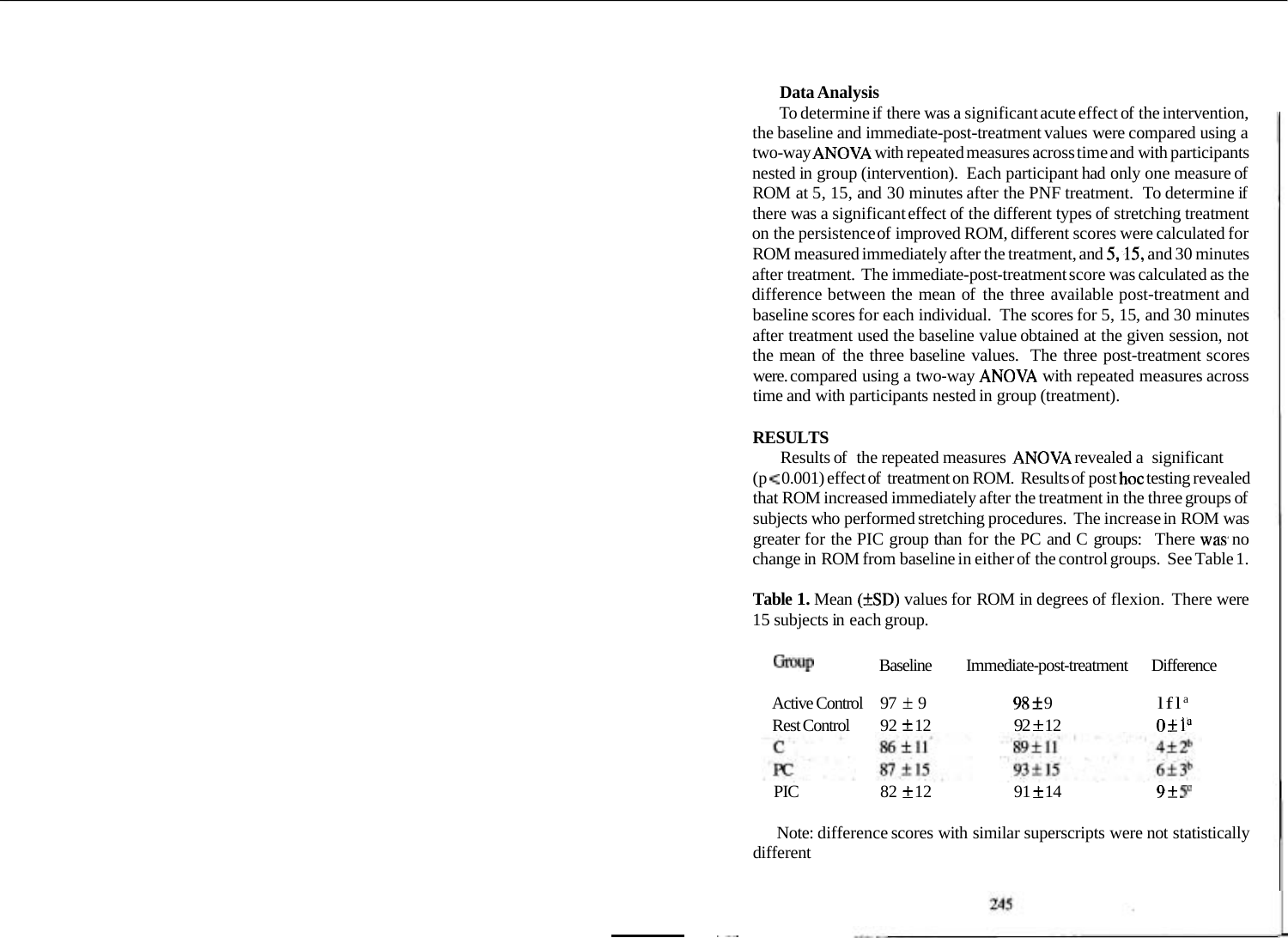Since there was no change in ROM in the two control groups, further analyses were restricted to data from the three treatment groups. Results of the repeated measures ANOVA performed over the different scores revealed a significant  $(p < 0.001)$  effect of treatment on ROM. Results of post hoc tests revealed that the differences (i.e., the improvements in ROM) were greater in the three treatment groups than in the two control groups, with the improvement 'in the PIC PNF group significantly greater than the improvement in the PC PNF and the C conventional treatment groups. Further post hoc testing revealed that differences between the groups were evidenced only immediately and five minutes after performance of the stretching treatments. See Table *2* and Figure 1.

Table 2. Mean  $(\pm SD)$  values for differences in ROM (post-treatment value minus baseline value) in degrees. There were 15 subjects in each group.

| Group | Time after the PNF Treatment |                      |                      |             |
|-------|------------------------------|----------------------|----------------------|-------------|
|       | Immediate                    | 5 minutes            | 15 minutes           | 30 minutes  |
| C     | 4 $f$ $2^a$                  | $1 \pm 6$            | 0 $f$ 4 <sup>a</sup> | $1 \pm 3^*$ |
| PC    | $6 \pm 3^a$                  | $5f4^{10}$           | $1 \pm 7^a$          | $2 f 3^a$   |
| PIC.  | $9 \pm 5^b$                  | $6\pm4$ <sup>b</sup> | 2f5 <sup>n</sup>     | $3f3^a$     |

Note: for each **period,** values with similar superscripts were not statistically different

# **DISCUSSION**

ROM was improved immediately after performance of both the modified PNF techniques and the conventional active stretch technique. The improvement was greater with the PIC technique than with the PC and C techniques. Because the PIC treatment was more effective than the two techniques that did not include an isometric contraction of the target muscle group, our first conclusion was that the isometric contraction (and the Golgi tendon organ reflex that it presumably elicits) is a necessary component of modified PNF stretching if optimal benefits are to be obtained. Regarding the first conclusion, that the maximal voluntary isometric contraction (MVC) of the stretched target muscle is an integral part of modified PNF techniques, other investigations purport that autogenic inhibition elicited from these MVCs is a critical mechanism for decreasing resistance to stretch and for increasing ROM (Cornelius et al., 1995; Hardy, 1985; Prentice, *1983;* Osternig et al., 1990).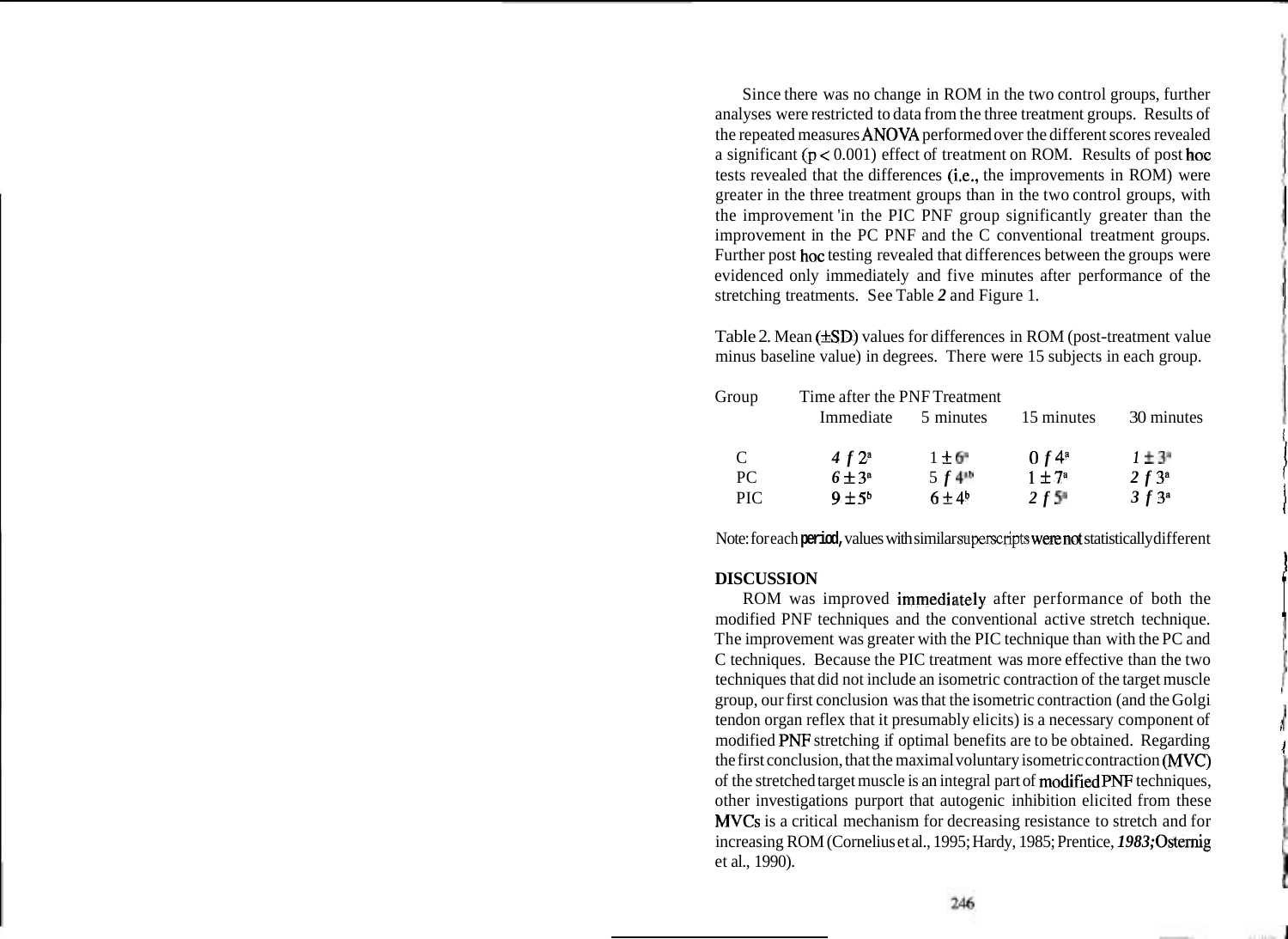Because there was no difference between the results obtained using the PC and C techniques, our second conclusion was that performance of the passive stretch does not contribute to the effectiveness of modified PNF stretching techniques. This implies there is no reflex regulation of the target muscles from the passive stretch. Houk and Henneman (1967) and Jansen and Rudjord (1964) are in agreement with this finding because they indicate the threshold of tendon organs may be lower for muscle contraction than passive stretching maneuvers. This suggests isometric contraction associated with mod ed PNF stretching techniques play arole in stimulating Golgi tendon organs and subsequent reflex regulation of target muscles.

appeared<sub>i</sub>p be no greater persistence in the benefits of stretching using the<br>different flexibility techniques. While the pattern of response seemed clear Regardless of which stretching technique was used, the increased ROM persisted less than 15 minutes. The PIC and PC treatments were equally effective (ROM elevated 5 or 6 degrees) after five minutes, although the 5 degree effect for PC was not statistically different from the 1 degree effect for C. Therefore, our third conclusion was that the effects of stretching techniques are short lived (i.e., less than 15 minutes) and appear dependent upon the specific technique that is used. Examination of Figure 1 suggested that the loss of ROM gains was similar among treatments and that the magnitude of the initial gain (i.e., the magnitude of the improvement from baseline to immediate-post-treatment) was the primary determinant of the gain that was apparent after five minutes. That is, initial effect aside, there appeared to be no greater persistence in the benefits of stretching using the (see Figure I), the large within-treatment variability reduced the likelihood of finding a statistically significant effect. First, our results suggest that the PIC technique is the method of choice when the goal is to increase joint ROM as much as possible (although our results suggest that a PC technique might be equally effective). Second, our results suggest that the improvement in ROM is transient. Therefore, if increased ROM is a factor in performance, PNF must be performed within minutes of the competition. On the other hand, athletes might perform PNF to reduce muscle tension prior to competition; we have no evidence whether such an effect (if there is one) is more persistent than the effect on ROM.

See all Parkel and Company and any even models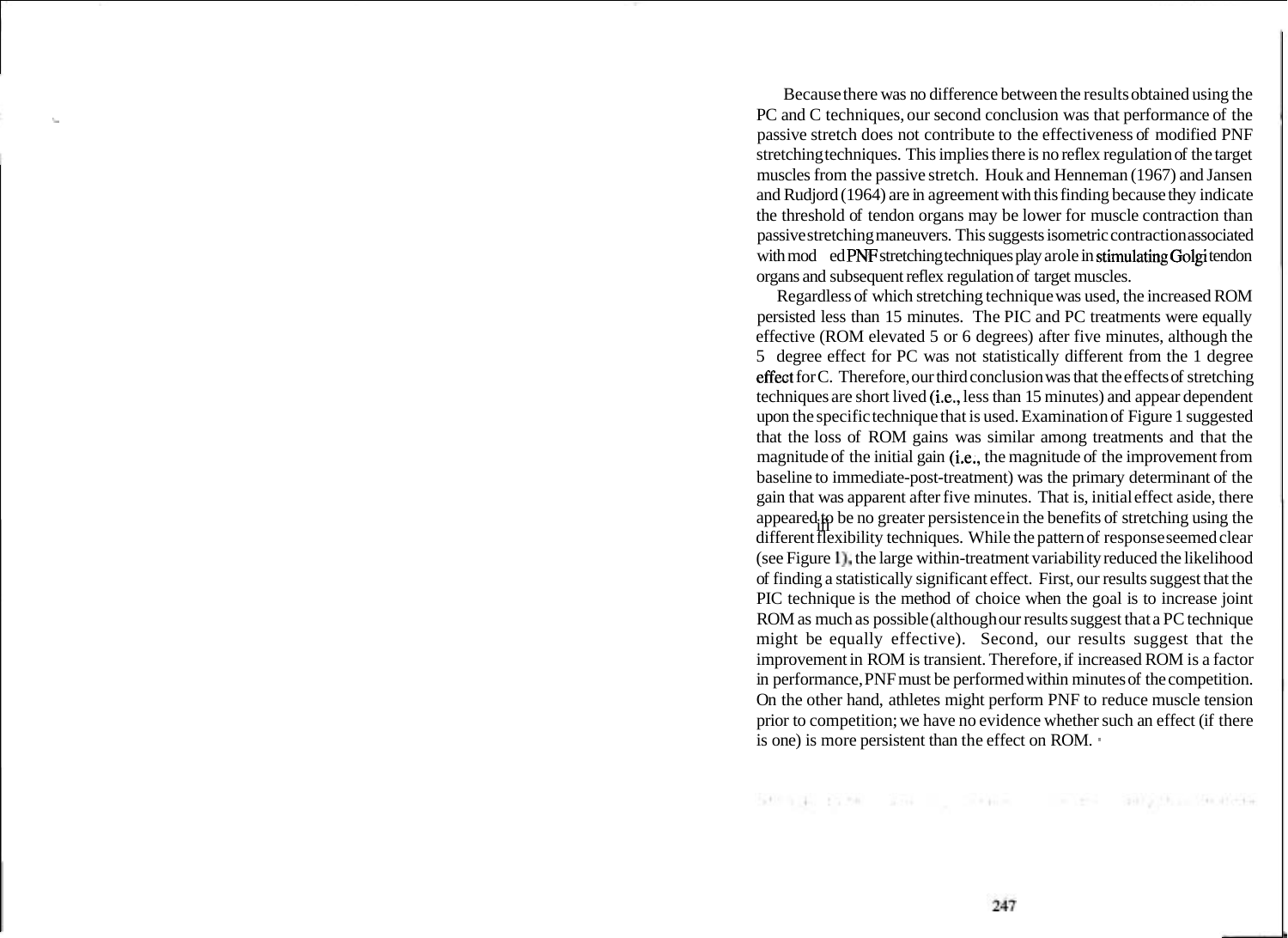

**Figure 1.** Graphical presentation of the differences in ROM compared to baseline after performance of the three different modified PNF stretching maneuvers.

#### **CONCLUSIONS**

There were three conclusions: (1) the maximal voluntary isometric contraction of the stretched target muscle is an integral part of modified PNF techniques, (2) the passive stretch does not contribute to the effectiveness of modified PNF stretching techniques, (3) the effects of stretching techniques are short lived. The practical implication of the findings is that the PIC technique is the most effective way to increase ROM. However, the increase is transient. This suggests that, when increased ROM is important for a sport or activity, PIC stretching must be performed immediately before the activity. Stretching should probably be performed at regular intervals during intermittent sport activities.

#### **REFERENCES**

Cornelius, W.L., Jensen, R.L., and Odell, M.E. (1995). Effects of proprioceptive neuromuscular facilitation stretching phases on acute arterial blood pressure. Canadian J Apvl. Physiol. 20: 222-229.

Hardy, L. (1985). Improving active range of hip flexion. Res. Ouar. Exerc. Sport. 56: 111-114.

Houk, J., and Henneman, E. (1967). Responses of Golgi tendon organs to active contractions of the soleus muscle of the cat. J. Neurophysiol. 30: 466-48 1.